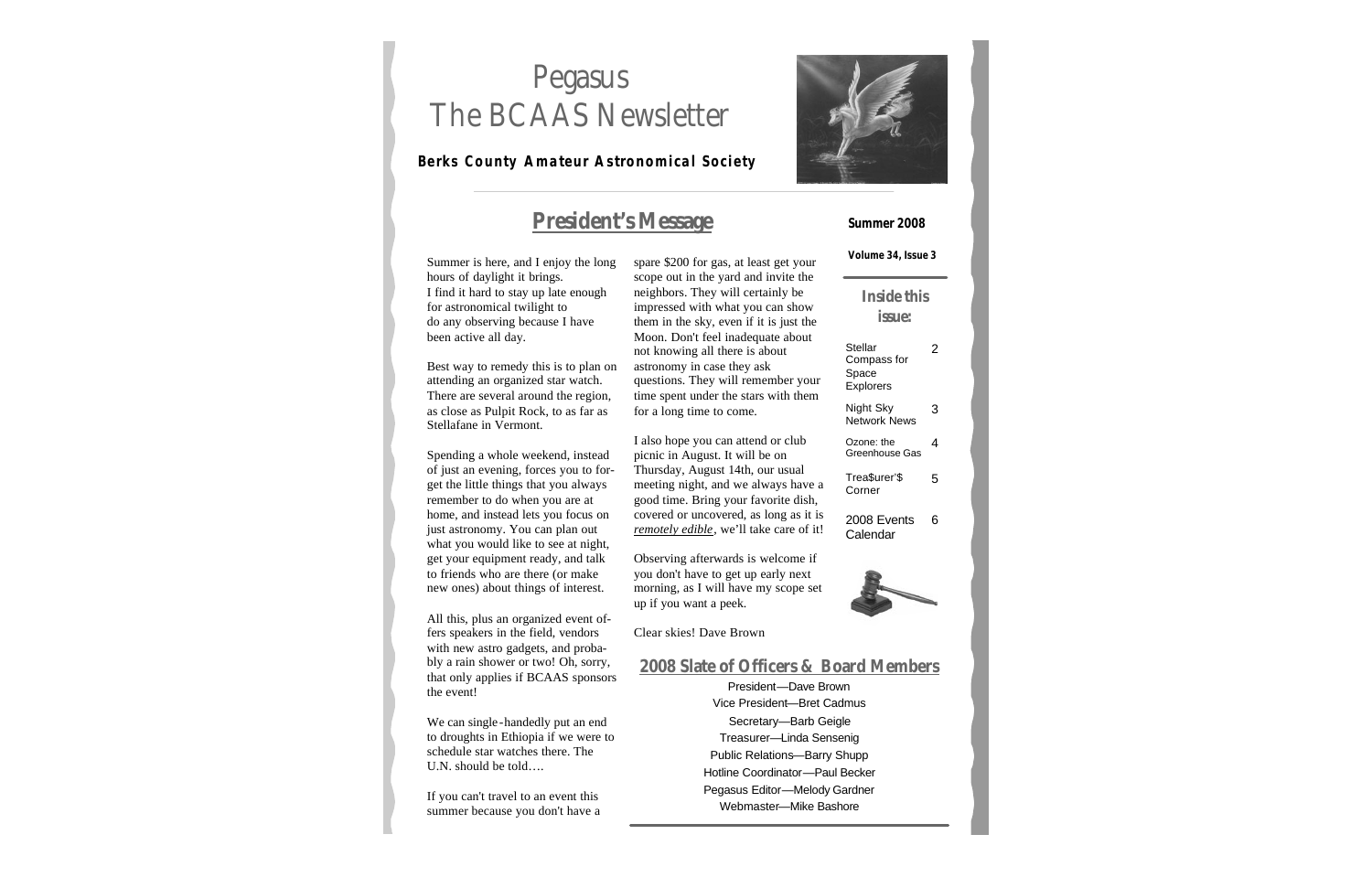# **Stellar Compass for Space Explorers by Patrick L. Barry**

In space, there's no up or down, north or south, east or west. So how can robotic spacecraft know which way they're facing when they fire their thrusters, or when they try to beam scientific data back to Earth?

Without the familiar compass points of Earth's magnetic poles, spacecraft use stars and gyros to know their orientation. Thanks to a recently completed test flight, future spacecraft will be able to do so using only an ultra-lowpower camera and three silicon wafers as small as your pinky fingernail."The wafers are actually very tiny gyros," explains Artur Chmielewski, project manager at JPL for Space Technology 6 (ST6), a part of NASA's New Millennium Program. Traditional gyros use spinning wheels to detect changes in pitch, yaw, and roll the three axes of rotation. For ST6's Inertial Stellar Compass, the three gyros instead consist of silicon wafers that resemble microchips. Rotating the wafers distorts microscopic structures on the surfaces of these wafers in a way that generates electric signals. The compass uses these signals—along with images of star positions taken by the camera—to measure rotation.

Because the Inertial Stellar Compass (ISC) is based on this new, radically different technology, NASA needed to flight-test it before using it in important missions. That test flight reached completion in December 2007 after about a year in orbit aboard the Air Force's TacSat-2 satellite."It just performed beautifully," Chmielewski says. "The data checked out really well." The engineers had

hoped that ISC would measure the spacecraft's rotation with an accuracy of 0.1 degrees. In the flight tests, ISC surpassed this goal, measuring rotation to within about 0.05 degrees.

That success paves the way for using ISC to reduce the cost of future science missions. When launching probes into space, weight equals money. "If you're paying a million dollars per kilogram to send your spacecraft to Mars, you care a lot about weight," Chmielewski says. At less than 3 kilograms, ISC weighs about one-fifth as much as traditional stellar compasses. It also uses about one-tenth as much power, so a spacecraft would be able to use smaller, lighter solar panels.

Engineers at Draper Laboratory, the Cambridge, Massachusetts, company that built the ISC, are already at work on a next-generation design that will improve the compass's accuracy ten-fold, Chmielewski says. So ISC and its successors could soon help costs—and spacecraft stay on target.

Find out more about the ISC at nmp.nasa.gov/st6. Kids can do a fun project and get an introduction to navigating by the stars at spaceplace.nasa.gov/en/kids/st6starfinder/ st6starfinder.shtml.

*This article was provided by the Jet Propulsion Laboratory, California Institute of Technology, under a contract with the National Aeronautics and Space Administration.*

*Compass is built as two separate assemblies, the cameragyro assembly and the data processor assembly, connected by a wiring harness. The technology uses an active pixel sensor in a wide-field-of-view miniature star camera and micro-electromechanical system (MEMS) gyros. Together, they provide extremely accurate information for navigation and control.* 

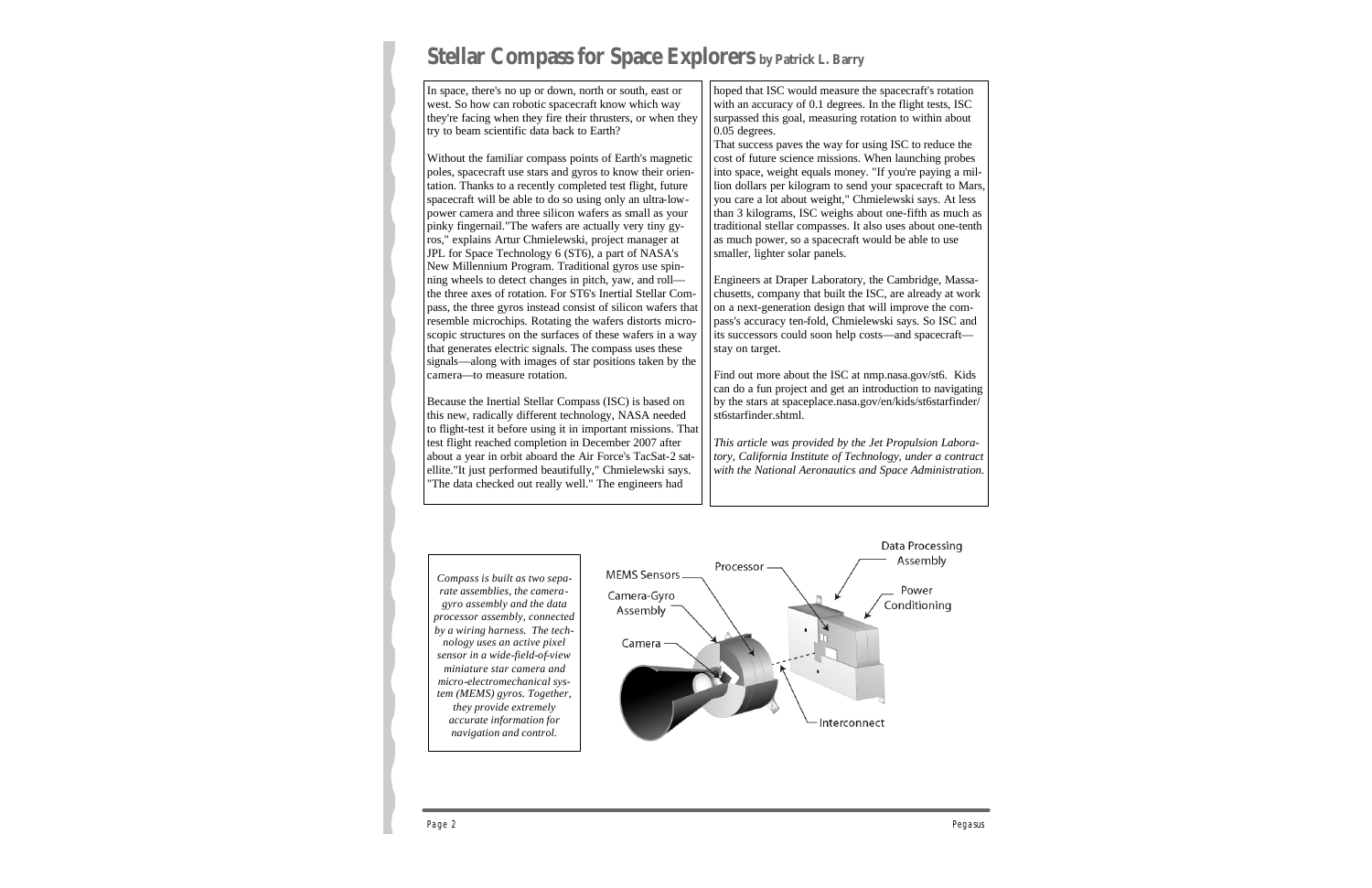# **Night Sky Network News**

I hope some of you were able to attend the two teleconferences that were recently held. On June 18, we were invited to attend a teleconference for the NASA Solar System Ambassadors with Mr. Eclipse, Dr. Fred Espenak. He discussed eclipses in general, as well as the upcoming solar eclipse on August 1.

The speaker for the second program was Dr. Ken Sembach, a Hubble Project Scientist with the Space Telescope Science Institute. He discussed the upcoming Hubble Servicing Mission. With more than 17 years of historic and trailblazing science already accomplished, Hubble will be reborn with Servicing Mission 4 (SM4), targeted for October 8, 2008. Astronauts will use the Shuttle to bring new cutting-edge science instruments to enhance Hubble's capabilities by large factors, as well as gyros, batteries and other crucial devices to further its continued success through the year 2013. If you didn't get a chance to listen, let me know and I can get you a CD with the PowerPoint and recording of the conference when it is available. They can also be downloaded from the NSN website.

The next quarterly drawing will be held July 7 from public events held between April 1 and June 30. The prizes are Chandler planispheres and Rigel System red lights.

Are you getting ready for the International Year of Astronomy 2009? At the recent American Astronomical Society/ Astronomical Society of the Pacific conference, a preview of many of the activities and programs to support amateur astronomers were unveiled. Here are two websites to watch as more information is released about this international celebration:

The USA IYA website – http:// astronomy2009.us/ ASP IYA website – http:// www.astrosociety.org/iya/index.html

The NASA Gamma-Ray Large Area Space Telescope (GLAST) left Earth June 11 aboard a Delta II rocket. The GLAST mission is an integral part of the Night Sky Network's latest toolkit, Supernova. I'll be giving a short demonstration from the toolkit at our July Member's Night meeting.

As always, anyone wanting more information regarding the Night Sky Network please feel free to contact me.

Barb Geigle

**Night Sky Network presentations are your ticket to fast and easy astronomy lessons for you & your kids!**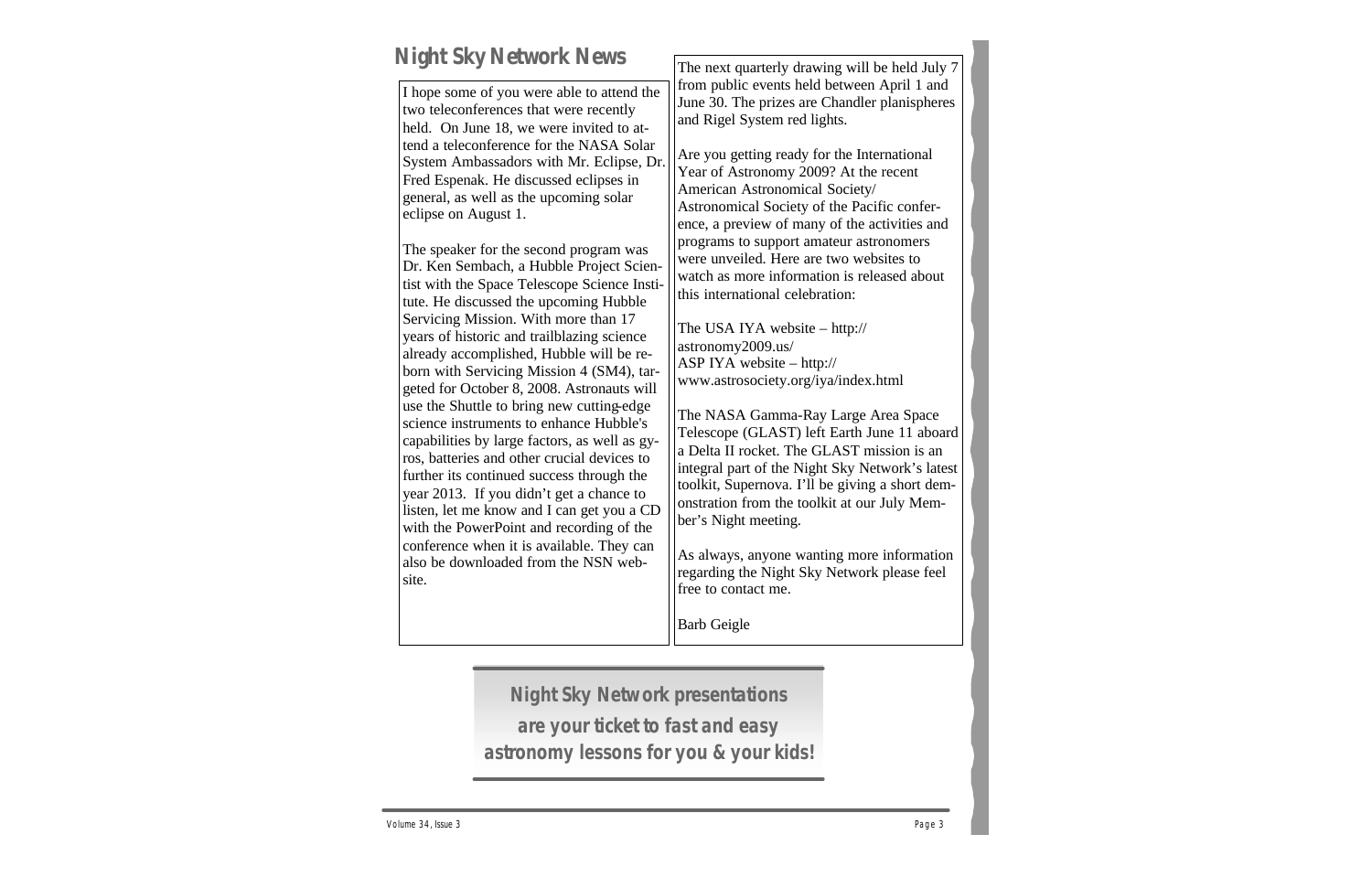# **Ozone, the Greenhouse Gas**

We all know that ozone in the stratosphere blocks harmful ultraviolet sunlight, and perhaps some people know that ozone at the Earth's surface is itself harmful, damaging people's lungs and contributing to smog. But did you know that ozone also acts as a potent greenhouse gas? At middle altitudes between the ground and the stratosphere, ozone captures heat much as carbon dioxide does.

In fact, pound for pound, ozone is about 3000 times stronger as a greenhouse gas than  $CO<sub>2</sub>$ . So even though there's much less ozone at middle altitudes than  $CO<sub>2</sub>$ , it still packs a considerable punch. Ozone traps up to one-third as much heat as the better known culprit in climate change.

Scientists now have an



unprecedented view of this mid-altitude ozone thanks to an instrument aboard NASA's Aura satellite called the Tropospheric Emission Spectrometer—"TES" for short. Most satellites can measure only the total amount of ozone in a vertical column of air. They can't distinguish between helpful ozone in the stratosphere, harmful ozone at the ground, and heat -trapping ozone in between. By looking sideways toward Earth's horizon, a few satellites have managed to probe the vertical distribution of ozone, but only to the bottom of the stratosphere. Unlike the others, TES can measure the distribution of ozone all the way down to the heat-trapping middle altitudes. "We see vertical information in ozone that nobody else has measured before from space," says Annmarie Eldering, Deputy Principal Investigator for TES.

The global perspective offered by an orbiting satellite is especially important for ozone. Ozone is highly reactive. It is constantly being created and destroyed by photochemical reactions in the atmosphere and by lightning. So its concentration varies from region to region, from season to season, and as the wind blows. Data from TES show that ozone's heattrapping effect is greatest in the spring, when intensifying sunlight and warming temperatures fuel the reactions that generate ozone. Most of ozone's contribution to the greenhouse effect occurs within 45 degrees latitude from the equator.

Increasing industrialization, particularly in the developing world, could lead to an increase in mid-altitude ozone, Eldering says. Cars and coal-fired power plants release air pollutants that later react to produce more ozone. "There's concern that overall background levels are slowly increasing over time," Eldering says. TES will continue to monitor these trends, she says, keeping a careful eye on ozone, the greenhouse gas. Learn more about TES and the science of ozone at tes.jpl.nasa.gov/. Kids can get a great introduction to good ozone and bad ozone at spaceplace.nasa.gov/en/kids/tes/gases.

*This article was provided by the Jet Propulsion Laboratory, California Institute of Technology, under a contract with the National Aeronautics and Space Administration.*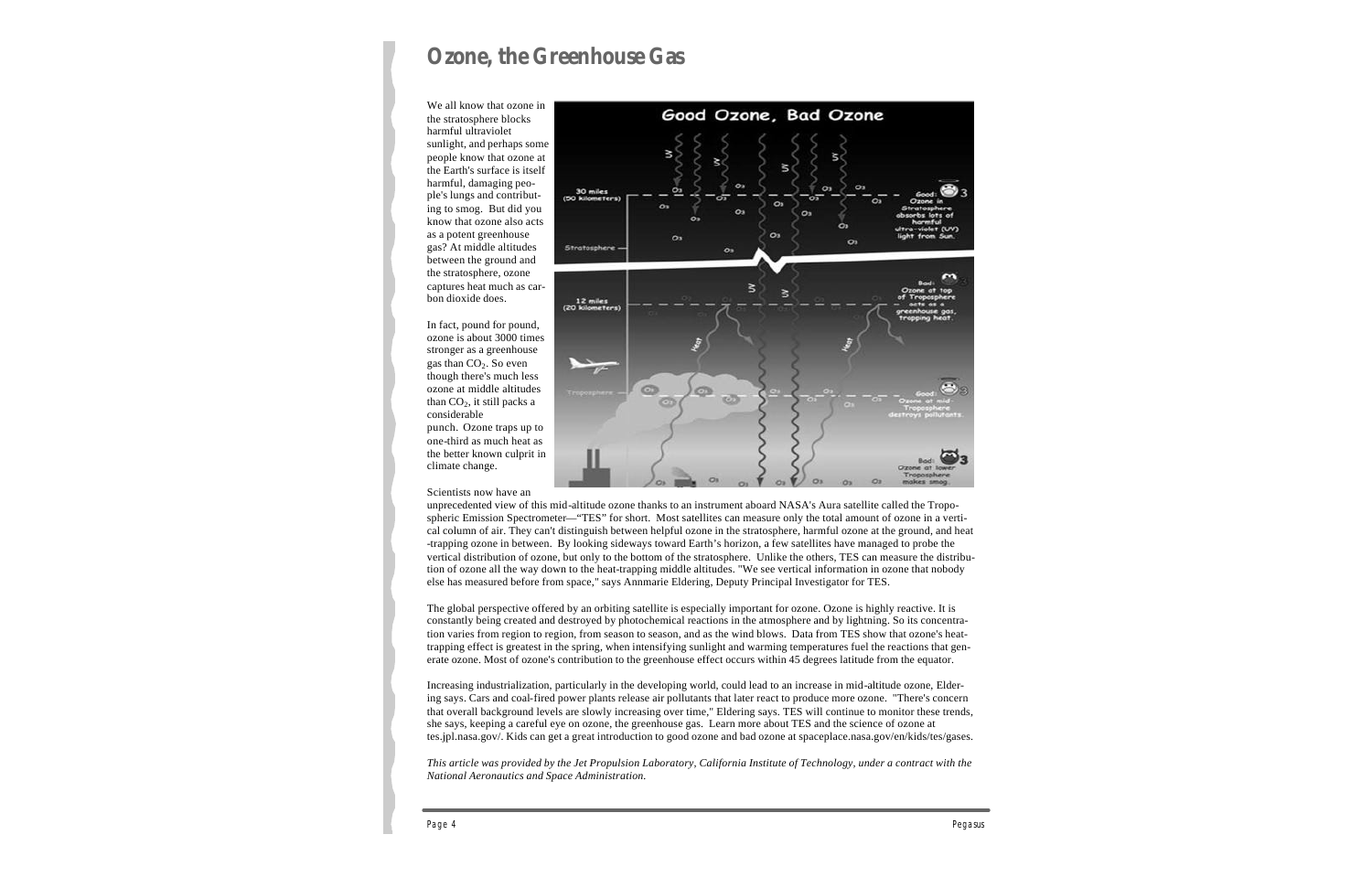

PHOENIX

**Mars Science Laboratory** 

The MSLstore.com has been created for employees and mission team members of JPL and NASA. These logo collectible and apparel products have been approved for public purchase. Online stores are open periodically for limited times. MSL and Phoenix stores are accepting order though the end of July, 2008.



 **www.MSLstore.com**

### **Latest News**

#### 05/25/08

**The Phoenix Lander successfully landed on Mars May 25th, 2008 marking a historic day in exploration.**

#### 06/19/08

**The Phoenix Lander discovers water on the Martian surface.**

#### 07/05/08

**The MSL and Phoenix Lander online store is open to the public until the end of July.**

#### Fall 2009

**Mars Science Laboratory is scheduled to launch.**

**It's that time of year again to order Astronomy wall calendars they're beautiful and make great gifts—get them while they're hot!**

### **Trea\$urer'\$ Corner**

If you are a member of BCAAS, you can purchase an Astronomy wall calendar again at a significant discount. The regular price is \$12.50. However as a member of BCAAS, you can buy them at \$6.50 each! The images displayed in the 2009 calendar are: a spectacular view of a comet, a spiral galaxy, the Carina Nebula, Saturn, the Antenna Galaxies, a star-forming region, Large Magellanic Cloud in infrared, star field in Sagittarius, the Bubble Nebula, the Tarantula Nebula, supernova remnant in Cassiopeia, and Victoria Crater and Opportunity Rover.

Let me know as soon as possible if you want one or more ordered. I will start the list. I will also send an e-mail to the club members on the e-mail list as another reminder that it is calendar time again. Usually I send in the main order to Kalmbach after the September meeting so we don't risk Kalmbach running out of calendars.

The calendars will be brought to the meeting from October through December. Anyone who has not picked up their calendar by the December meeting, I will mail as in the past. However considering that postage has gone up AGAIN, anyone who can reimburse us for the postage will be appreciated.

You can contact me at Ljsbach@cs.com or you can call me at 610-375-9062 in the evenings.

If you want to order through the mail, make the check payable to BCAAS and sent it to me at 345 Douglass Street, Wyomissing PA 19610.